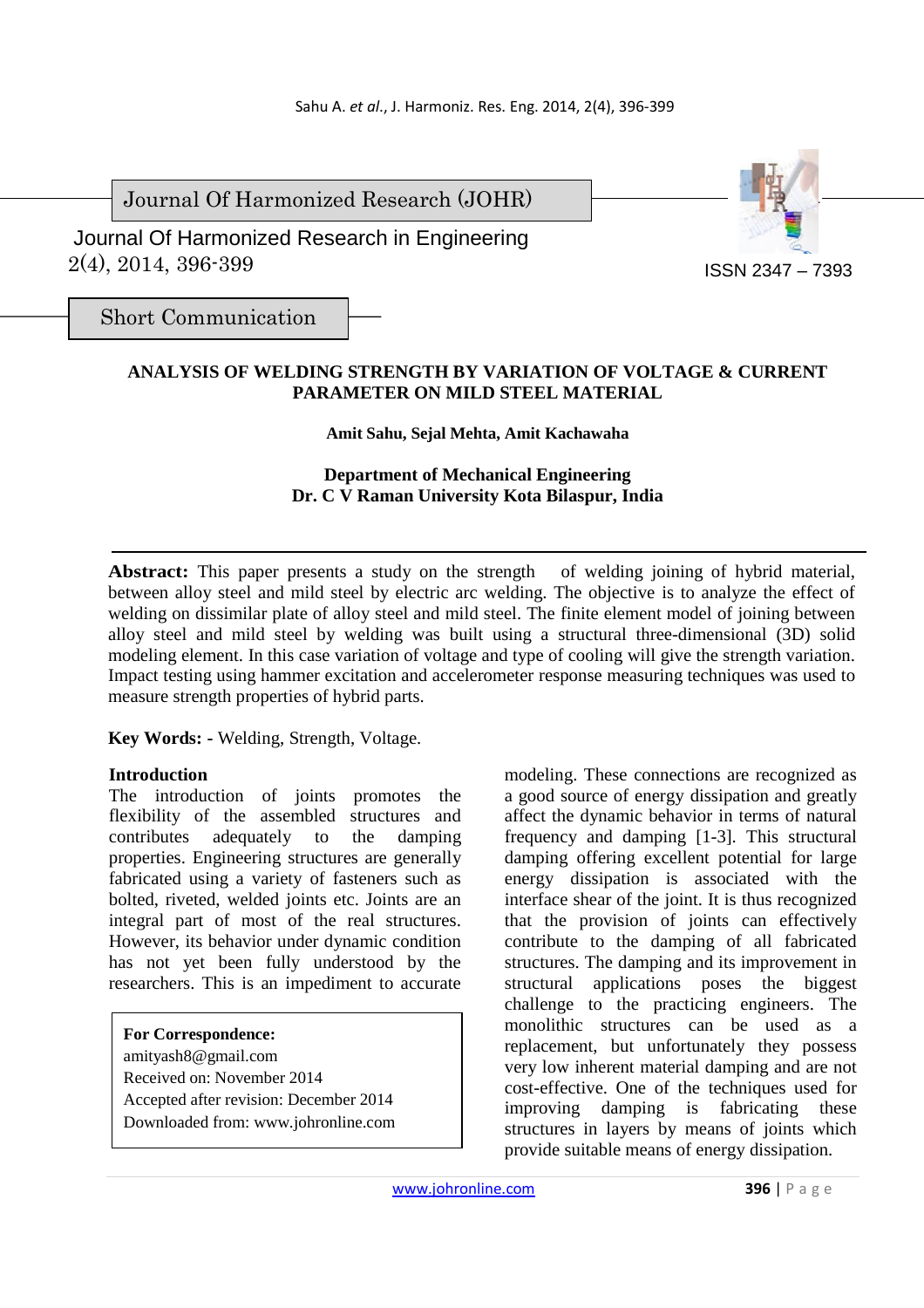Usually, such structures possess both low structural weight and damping. This situation calls for use of additional measures to improve the damping characteristics by dissipating more energy. The role of friction is of paramount importance in controlling the dynamic characteristics of engineering structures. In applications where relative motion between surfaces in contact occurs, the effect of frictional forces, whether desirable or not, cannot be ignored. Although most of the inherent damping occurring in real structures arises in the joints, but little effort has been made to study this source of damping because of complex mechanism occurring at the interfaces due to coefficient of friction, relative slip and pressure distribution characteristics. It is therefore important to focus the attention on these parameters for accurate assessment of damping capacity of structures. Generally, the structural problems are divided into two categories i.e., linear and nonlinear systems. In linear systems, the excitation and response are linearly related and their relationship is given by a linear plot. For many cases, this assumption is valid over certain operating ranges. Working with linear models is easier from both an analytical and experimental point of view. For a linear system, the principle of superposition holds which means that doubling the excitation will approximately double the levels of the response. The beam is one of the fundamental elements of an engineering structure and finds wide applications in structural members. These beam-like structures are typically subjected to dynamic loads. The popular beam theories used are:

- Euler-Bernoulli beam theory
- Timoshenko beam theory.

Dynamic analysis of beams is generally based on one of the above beam theories. If the lateral dimensions of the beam are less than one-tenth of its length, then the effects of shear deformation and rotary inertia are neglected for the beams vibrating at low frequency. The notransverse-shear assumption means that the rotation of cross section is due to bending alone. A beam based on such conditions is called Euler-Bernoulli beam or thin beam.

#### **Modeling of a Structure**

It is essential to have a theoretical model to represent the damping mechanism of jointed structures. Theoretical modeling of the present problem considers two approaches using the Euler-Bernoulli beam theory: continuous and finite element models. Both these approaches are used in the present investigation. A continuous model is characterized by a partial differential equation with respect to spatial and time coordinates which is often used for studying simple structures such as a uniform beam. Exact solutions of such equations are possible only for a limited number of problems with simple geometry, boundary conditions and material properties. The damping model of jointed structures is also developed based on the experimental data. In the present work, response surface methodology has also been adopted to develop the damping models of layered and jointed welded structures. Response surface methodology is a new statistical approach in which the experimental results of damping capacity are statistically analyzed considering the various factors affecting the damping. For this experiment, 30-50 mode shapes were analysed and there is no loading and boundary condition were imposed on the test specimen. The free boundary condition was simulated by supporting the structure with soft material such as sponge. The mesh structure for joining aluminium alloy and stainless steel with weld bead is shown in Fig. 1. The simulation was done part by part so that it can be compared to the experimental analysis later.



**Fig 1 Meshing Structure** 

# **Background of Work**

Such requirements necessitated the use of layered and welded cantilever beams as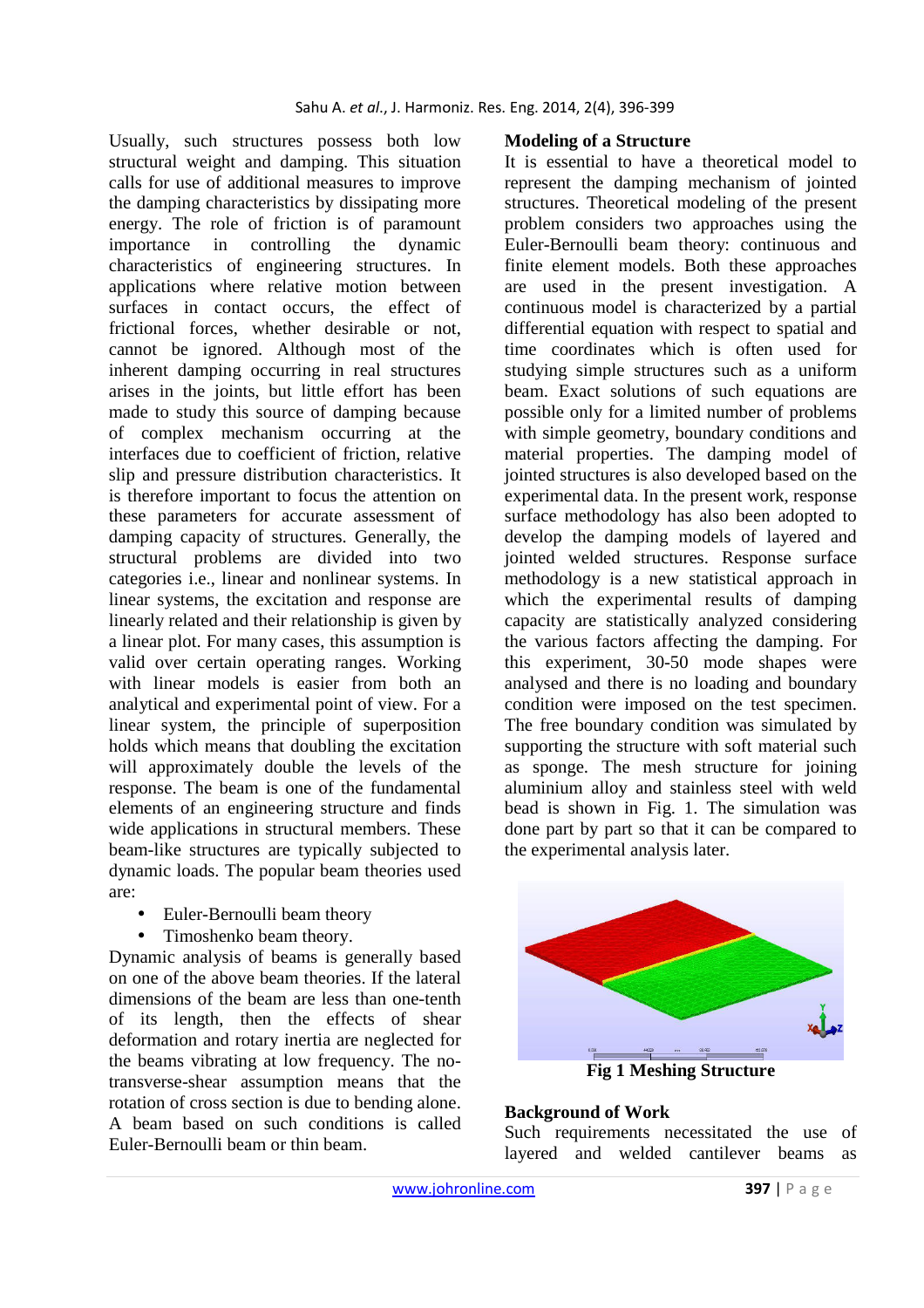structural members. Alternatively, cast cantilever beams can be used, but unfortunately, these are more expensive to manufacture. As a result, the deployment of welded layered beams is becoming increasingly common in the machine tool industry and fabricated construction. Many structures are made by connecting structural members through joints. Due to very low material damping of built-up structures, sufficient damping has to come from the joints. Damping in built-up structures is often caused by energy dissipation due to micro-slip along frictional interfaces (e.g., at welded joints), which provides a beneficial damping mechanism and plays an important role in the vibration behavior of such structures. Telescopic beam is one of the important parts in the spreader. It is a box shaped beam with four welds joining the two webs and two flanges of different grades of high strength steels.

### **Hardness Testing**

Hardness is the resistance of a material to permanent indentation. It is not a material property but an empirical test. Vickers hardness test was developed in 1924 by Smith and Sandland at Vickers Ltd to measure hardness of the materials. A pyramid shaped indenter is used to make the indentation by applying a test force F and then hardness of the material is measured by measuring the length of the diagonal of the indentation made on the material surface [6].

Vickers test is applicable for all metals and has a wide range among the hardness tests. The unit of hardness given by the test is known as Vickers Pyramid Number (HV). Other mechanical properties are usually computed using hardness number and change in the properties due to heat treatment or welding.

### **Tensile Testing**

Tensile test is the most fundamental type of mechanical test. It can be either force controlled or displacement controlled experiments. In force controlled experiments, a material is being pulled and its behavior to react to the forces applied in tension is determined, while in displacement controlled experiments a constant increasing displacement is applied as a load. The stress and strains are determined from the cross sectional area and length. After

performing tensile test a curve is obtained which tells about the behavior of the material. Properties of the material like elongation, ultimate tensile strength and ductility are computed. The relation between stress and strain is observed to be linear for small strains while for large strains it is no longer linear. Elongation in the specimen can be expressed as a relative measurement called 'strain'. Strain can be expressed as 'engineering strain' or 'true strain'. Engineering strain is the ratio of change in length to the original length while true strain is based on the instantaneous length of the specimen.

# **Butt welds**

Full penetration butt welds are formed when the parts are connected together within the thickness of the parent metal. For thin parts, it is possible to achieve full penetration of the weld. There are nine different types of butt joints: square, single V, double V, single U, double U, single J, double J, single bevel and double bevel. They are shown in Fig. 2. In order to qualify for a full penetration weld, there are certain conditions to be satisfied while making the welds.



### **Discussions**

Design strength value is often taken the same as the parent metal strength. For design purposes, the effective area of the butt-welded connection is taken as the effective length of the weld times with voltage variation. Effective length of the butt weld is taken as the length of the continuous full size weld. The electrode is specified by the effective welding strength. For a full penetration butt weld, the throat